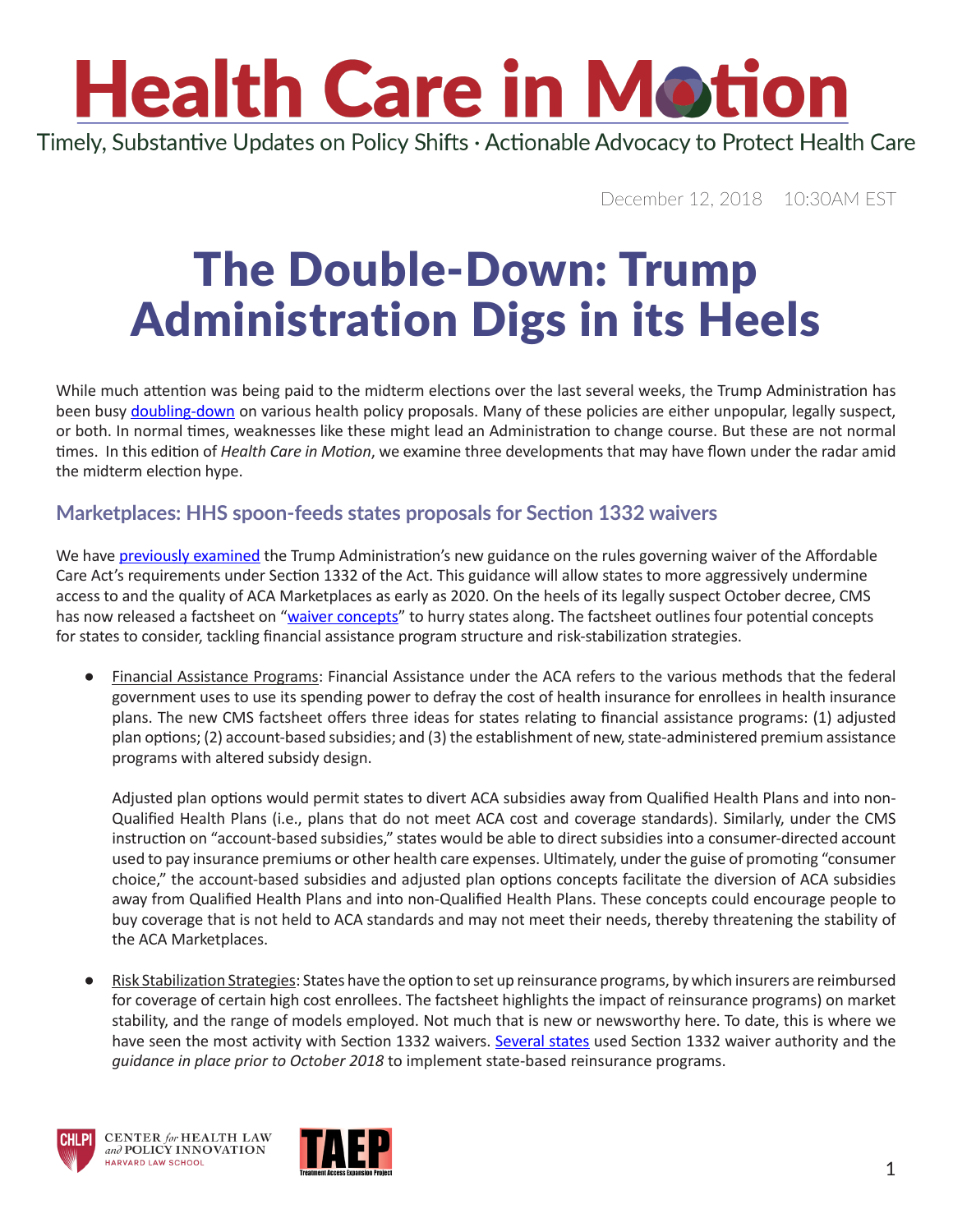It's not surprising that CMS is spoon-feeding states opportunities to take advantage of the revised waiver flexibility given the tight turnaround time for parties interested in rolling out an initiative in 2020. It would further undermine the credibility of the Administration if, after [HHS bypassed important checks on the powers of administrative agencies](https://www.chlpi.org/wp-content/uploads/2013/12/HCIM_10_24_2018.pdf), states did not take advantage of the effort.

#### **Medicaid: Work requirements court decision? What court decision?**

We've also written [previously](https://www.chlpi.org/wp-content/uploads/2013/12/HCIM_01_12_2018_updated-1_17_2018.pdf) about the successful [challenge](https://www.chlpi.org/wp-content/uploads/2013/12/HCIM_07_02_2018.pdf) in a federal district court to Kentucky's Medicaid waiver that authorized work requirements. Since then, key developments have unfolded in the saga of struggle between the Administration and advocates opposed to work requirements.

Undeterred by legal pressure, on October 31, the Administration approved Wisconsin's waiver request to implement a work requirement, bringing the number of states with approved work requirements to five (Arkansas, Indiana, Kentucky, New Hampshire and Wisconsin). Meanwhile, Arkansas, the only state to have actually initiated implementation, has removed a total of [12,277 individuals](https://www.kff.org/medicaid/issue-brief/a-look-at-october-state-data-for-medicaid-work-requirements-in-arkansas/) from their Medicaid program due to non-compliance with new work requirements. Rollout began in June. A [case](https://www.healthaffairs.org/do/10.1377/hblog20180914.426396/full/) similar to the one filed in Kentucky remains pending in Arkansas.

This shocking loss of coverage was so quick and devastating that it prompted a response by members of the Medicaid and CHIP Payment and Access Commission ([MACPAC](https://www.macpac.gov/about-macpac/)), a non-partisan legislative branch agency that provides policy and data analysis and makes recommendations to Congress and other federal agencies. MACPAC sent a [letter](https://www.macpac.gov/wp-content/uploads/2018/11/MACPAC-letter-to-HHS-Secretary-Regarding-Work-Requirements-Implementation.pdf) to the Administration urging them to hold off on any further approvals of work requirements pending more thorough consideration of implications, and suggested that Arkansas should slow down its implementation given the growing coverage losses.

Undeterred by the court decision in *[Stewart v. Azar](https://ecf.dcd.uscourts.gov/cgi-bin/show_public_doc?2018cv0152-74)* that found work requirements in Kentucky to be inconsistent with the objective of Medicaid, the Administration seems similarly insensitive to MACPAC's plea. The judge in the Kentucky case focused on how the Administration failed to consider the impact of the waiver on coverage for Medicaid beneficiaries. This allowed a path forward for Kentucky: the Administration re-opened Kentucky's waiver application for [public comments,](https://www.medicaid.gov/medicaid/section-1115-demo/transparency/index.html) of which they received over 11,000 mostly unfavorable responses. On November 20, the Administration formally [re-approved](https://www.medicaid.gov/Medicaid-CHIP-Program-Information/By-Topics/Waivers/1115/downloads/ky/ky-health-ca.pdf) Kentucky's waiver, which is now set to take effect in April 2019. The waiver is nearly identical to the previous version, and the [approval letter](https://www.medicaid.gov/Medicaid-CHIP-Program-Information/By-Topics/Waivers/1115/downloads/ky/ky-health-ca.pdf) does little to assuage the court's concerns about the potential loss of coverage to 95,000 individuals. Instead, the Administration engages in some perfunctory hand-waving, suggesting that this number is both overblown and cannot be *entirely* attributable to the new work requirements.

As legal advocates, we find this move to be a head-scratcher. The Administration did little to address the core concerns that led a judge to overturn the initial waiver approval despite having ample opportunity to do so. Instead, the Administration largely re-stated the same arguments that failed in court. The Administration was quick to note that Kentucky provides *optional* coverage to the Affordable Care Act's Medicaid Expansion population. Given Governor Bevin's threat of ending this coverage if their waiver proposal fails, the Administration asserts that *this* loss of coverage has to be balanced against the potential loss of coverage to 95,000 as a result of the waiver, a theory the court already rejected. The Kentucky case is still open and the lawyers representing Kentucky Medicaid beneficiaries have indicated that their challenge will be renewed: "We intend to pursue the next court challenge as vigorously as we have before when we won. We have no reason to believe [that the results will be any different this time."](file:///C:\Users\kcostello\AppData\Local\Microsoft\Windows\INetCache\Content.Outlook\NUGVEPL1\We intend to pursue the next court challenge as vigorously as we have before when we won. We have no reason to believe that the results will be any different this time)





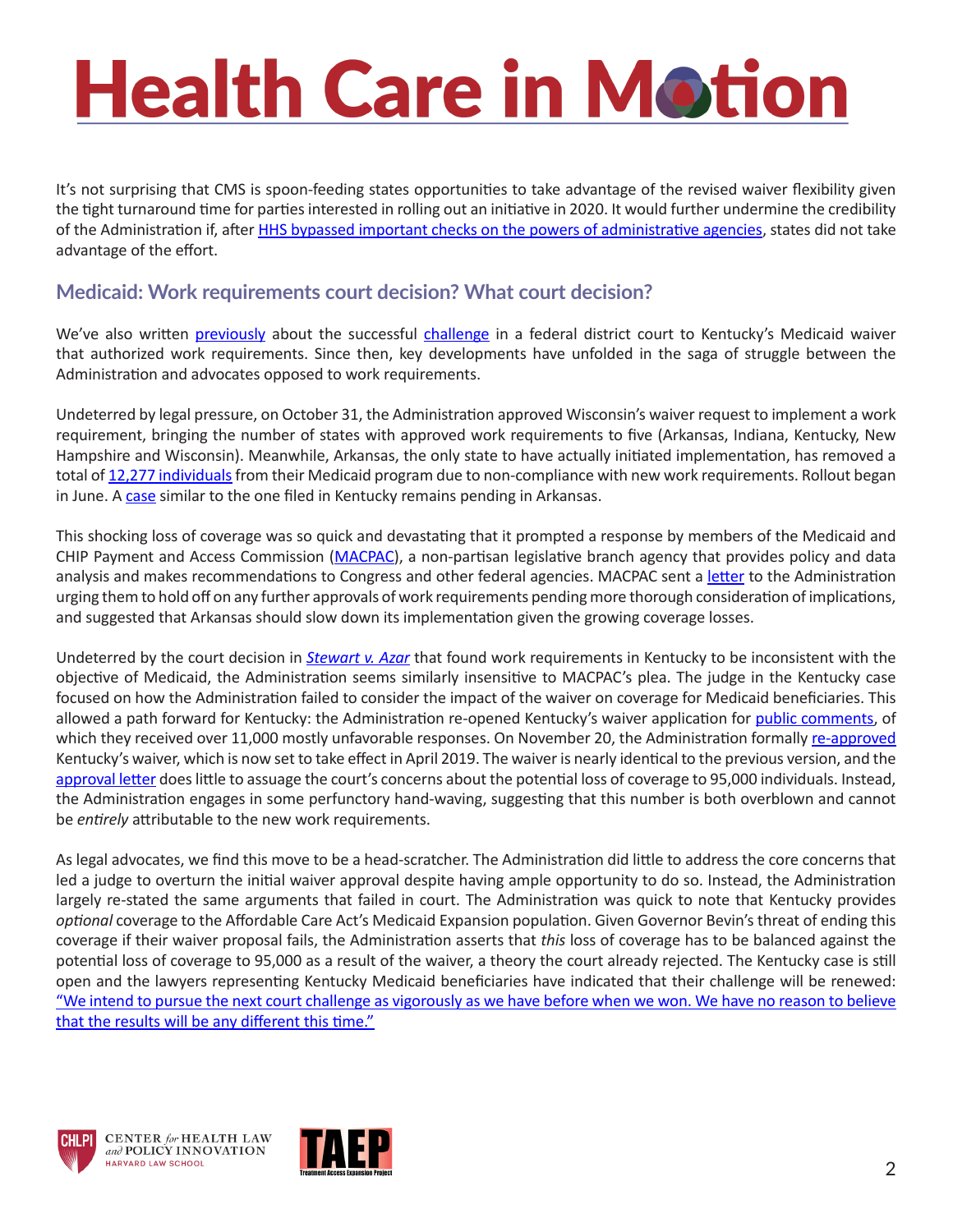#### **Medicare: Redefining the protections for 'protected classes' of drugs**

CMS is also taking concerning steps to remove traditional protections for chronically ill Americans with another [proposed](https://s3.amazonaws.com/public-inspection.federalregister.gov/2018-25945.pdf)  [rule](https://s3.amazonaws.com/public-inspection.federalregister.gov/2018-25945.pdf) focusing on Medicare and prescription drug costs. Of particular note, the rule takes aim at the prescription drug benefit (Part D) "protected classes" policy—the [requirement](https://www.cms.gov/Medicare/Prescription-Drug-Coverage/PrescriptionDrugCovContra/Downloads/Part-D-Benefits-Manual-Chapter-6.pdf) that Part D plan formularies generally have to include all drugs in six classes/categories: (1) antiretrovirals (used to treat HIV); (2) antidepressants; (3) antipsychotics; (4) anticonvulsants (used to treat epilepsy); (5) immunosuppressants for treatment of transplant rejection; and (6) antineoplastics (used to treat cancer).

The protected classes policy is intended to ensure that beneficiaries have comprehensive, continuous, and timely access to drugs in these protected classes. One stated [rationale](https://www.cms.gov/Medicare/Prescription-Drug-Coverage/PrescriptionDrugCovContra/Downloads/Part-D-Benefits-Manual-Chapter-6.pdf) is to "mitigate the risks and complications associated with an interruption of therapy" for vulnerable Medicare beneficiaries reliant upon these medications. Consider, for example, the serious [risks](https://aahivm.org/wp-content/uploads/2016/12/AAHIVM-policy-one-pager-Prior-Authorization-FINAL.pdf) associated with disruptions, discontinuations, and delays in access to treatment for HIV, which include resistance to a medication, co-morbidities, and hospitalizations.

In its [comments](https://s3.amazonaws.com/public-inspection.federalregister.gov/2018-25945.pdf) regarding the proposed rule, CMS notes its concerns that the protected class policy weakens a plan's position in negotiating drug prices and that the policy "potentially facilitates the overutilization of drugs." While these are important objectives, efforts to introduce price controls should not target protections that are specifically designed to secure access to life-saving treatments for some of our most vulnerable Medicare beneficiaries.

Of particular concern, the proposed rule that would give health plans greater flexibility to introduce prior authorization (PA) and step therapy (ST) requirements. This is where a person must try a specified medication, typically a generic or lower cost one, and the medication must not be effective for them, before the person is able to "step up" to another, typically more expensive, medication. The table below shows current policy as to how PA and ST requirements are applied to the six protected classes, and what the proposed rule would introduce.

| <b>CURRENT POLICY</b>                                                                                                                                                                                                           | <b>PROPOSED POLICY</b>                                                                                                                                                                                                                                                                                                                                                                                                                                                          |
|---------------------------------------------------------------------------------------------------------------------------------------------------------------------------------------------------------------------------------|---------------------------------------------------------------------------------------------------------------------------------------------------------------------------------------------------------------------------------------------------------------------------------------------------------------------------------------------------------------------------------------------------------------------------------------------------------------------------------|
| PA or ST requirements cannot be used to steer a<br>beneficiary who is already taking a medication to<br>a "preferred alternative."                                                                                              | Subject to review and approval by CMS, PA and ST requirements<br>can be implemented to:<br>promote utilization of preferred formulary alternatives<br>without distinguishing between new starts or existing<br>therapies<br>collect information (e.g., lab tests) to confirm that use<br>٠<br>is intended for a protected class indication (facilitating<br>a drug's exclusion from the formulary for non-<br>protected class indications)<br>ensure clinically appropriate use |
| PA or ST requirements applied to persons newly<br>starting a protected class drug are not applicable<br>after any first filling of the prescription has been<br>provided.                                                       |                                                                                                                                                                                                                                                                                                                                                                                                                                                                                 |
| CMS' expectation is that utilization management<br>tools will be used in a way that is consistent<br>with best practice models. PA and ST are not<br>generally applied to antiretrovirals in best practice<br>formulary models. |                                                                                                                                                                                                                                                                                                                                                                                                                                                                                 |